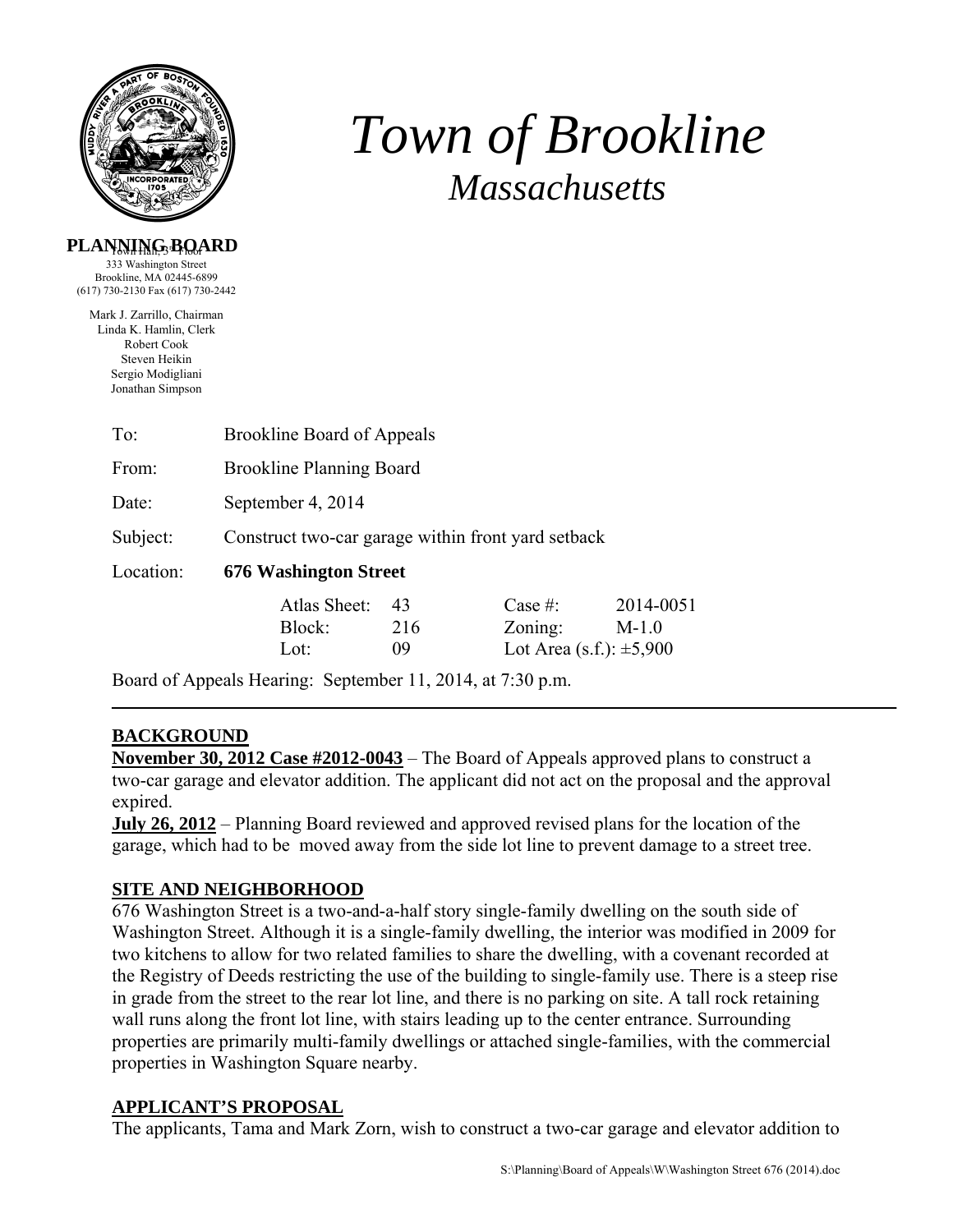the single-family dwelling. There is no relief needed for the elevator. The garage would be a single-story 24' by 22'4" addition at the dwelling's basement level. The roof of the garage would be used as a deck, accessed by a new pathway at the rear; a railing with planter boxes would run along the roof's exterior perimeter. The garage would be connected to the home via a rear vestibule, elevator machine room and elevator, 11'4" by 10'8", enabling interior access between the garage and the home. The elevator shaft, 4' by 5', would rise and provide access to all levels, from basement to third floor. A small gable dormer would be constructed to connect the elevator shaft at the third floor.

# **FINDINGS**

**Section 5.01** – Table of Dimensional Requirements, Footnote #1: If the entrance to a garage faces toward the street to which its driveway has access, said entrance shall be at least 20 feet from the street lot line.

**Section 5.09.2.a** – Design Review: Any exterior addition to a structure that fronts on Washington Street in an M District requires a special permit subject to the design review standards listed under *Section 5.09.4(a-l)*. All the conditions have been met, and the most relevant sections of the design review standards are described below:

a. Preservation of Trees and Landscape – The new garage is proposed where there is extensive vegetation, and will require the removal of at least one tree.

b. Relation of Buildings to Environment – The proposed addition is not expected to cause any shadows on neighboring buildings or the streetscape, but is expected to require excavation of the hillside.

c. Relation of Buildings to the Form of the Streetscape and Neighborhood – Several other buildings along Washington Street, particularly the abutting attached single-families to the right, already have front-yard garages, similar to what is being proposed with this application. The current retaining wall along the front lot line is quite high.

d. Open Space – This proposal would remove a significant amount of landscaped space from the front yard, although it is currently overgrown, as well as the removal of at least one tree; usable open space would remain largely the same since front yard space in M Districts cannot be counted toward usable open space. A deck at the rear of the building provides recreational space for the dwelling, and the proposed deck on the garage roof would add to this recreational space.

e. Circulation – This proposal would create a new access point for vehicles where there is now none, in an area with relatively high pedestrian and vehicular traffic. However, the proposed width of the curb cut is typical of most two-car garages.

f. Utility Service – The proposal would create new impervious surface on the property, and therefore more stormwater runoff than before. All runoff should be appropriately addressed in accordance with Engineering Department regulations.

**Section 5.31 – Exceptions to Maximum Height Regulations Section 5.43** – Exceptions to Yard and Setback Regulations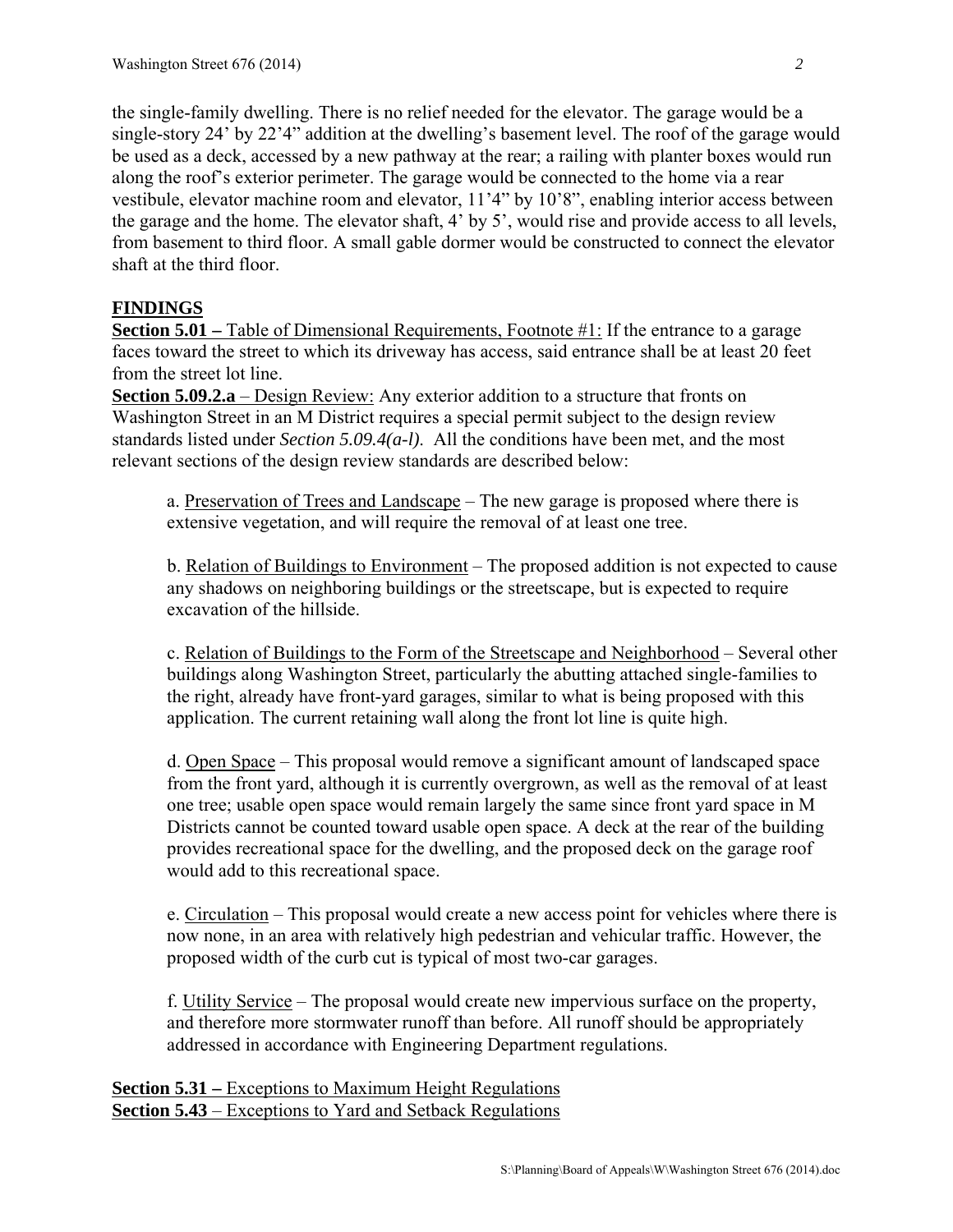#### **Section 5.50 –** Front Yard Setback

**Section 5.53** – Accessory Buildings to Front Yards

**<u>Section 5.54** – Exceptions for Existing Alignment</u>

**Section 5.60 –** Side Yard Setback

## **Section 5.63 –** Accessory Buildings or Structures in Side Yards

| <b>Dimensional Requirements /</b><br><b>Garage &amp; Elevator</b> | <b>Required</b> | <b>Proposed</b> | <b>Relief</b>            |
|-------------------------------------------------------------------|-----------------|-----------------|--------------------------|
| <b>Front Yard Setback</b>                                         | 20 feet         | 0 feet          | Special Permit*/Variance |
| <b>Side Yard Setback</b>                                          | 7.5             | 0 feet          | Special Permit*/Variance |
| Height                                                            | 35 feet         | 33'9''          | Complies**               |

\* Under *Section 5.43*, the Board of Appeals may waive yard and setback requirements if counterbalancing amenities are provided. The applicants are considering proposing landscaping as a counterbalancing amenity, as well as working to resolve a drainage issue with the abutter at 672-674 Washington Street.

\*\* Under *Section 5.31*, maximum height regulations do not apply to structures (such as cupolas, domes, chimneys, elevator penthouses, etc.) that are built above the roof and not devoted to human occupancy if they are erected to such heights and of such areas as are necessary to accomplish their purposes.

# **Section 6.04.5.b** – Design of All Off-Street Parking Facilities **Section 6.04.5.c.2** – Design of All Off-Street Parking Facilities **Section 6.04.12** – Design of All Off-Street Parking Facilities

| <b>Parking/Driveway</b>   | <b>Required</b> | <b>Proposed</b> | <b>Relief</b>                 |
|---------------------------|-----------------|-----------------|-------------------------------|
| <b>Front Yard Setback</b> | 10 feet         | 0 feet          | Special Permit $\alpha$       |
| <b>Side Yard Setback</b>  | 5 feet          | 0 feet          | Special Permit $\mathfrak{a}$ |

α Under *Section 6.04.12*, the Board of Appeals may waive the dimensional requirements for parking facilities being installed to serve existing structures and land uses.

### **Section 8.02.2 –** Alteration or Extension

A special permit is required to alter a pre-existing non-conforming structure or use. This dwelling is non-conforming as to height.

# **PLANNING BOARD COMMENTS**

The Planning Board supported this proposal previously to construct a new attached garage and elevator addition to this single-family dwelling. The applicant did not act on the special permit within the allowed timeframe and has returned to this Board. Although the Board does not typically support front yard parking proposals, in this case, the property has no on-site parking, already has a very high retaining wall along the front lot line, and is next to a series of buildings with similar front yard garages. The new garage with deck above would provide articulation and dimension to the pedestrian area, an improvement over the existing wall, and the new deck would create recreational open space in an area that's largely overgrown with landscaping. The applicants have also indicated they would work with their neighbor at 672-674 Washington St. to resolve a drainage issue on the property line. The elevator would allow for an accessible entrance to the dwelling, as well as provide access to all floors. Details for materials to be used for the exterior of the garage and elevator addition and the third floor dormer should be submitted with the final plans, as well as a detailed landscaping plan, which will serve as the required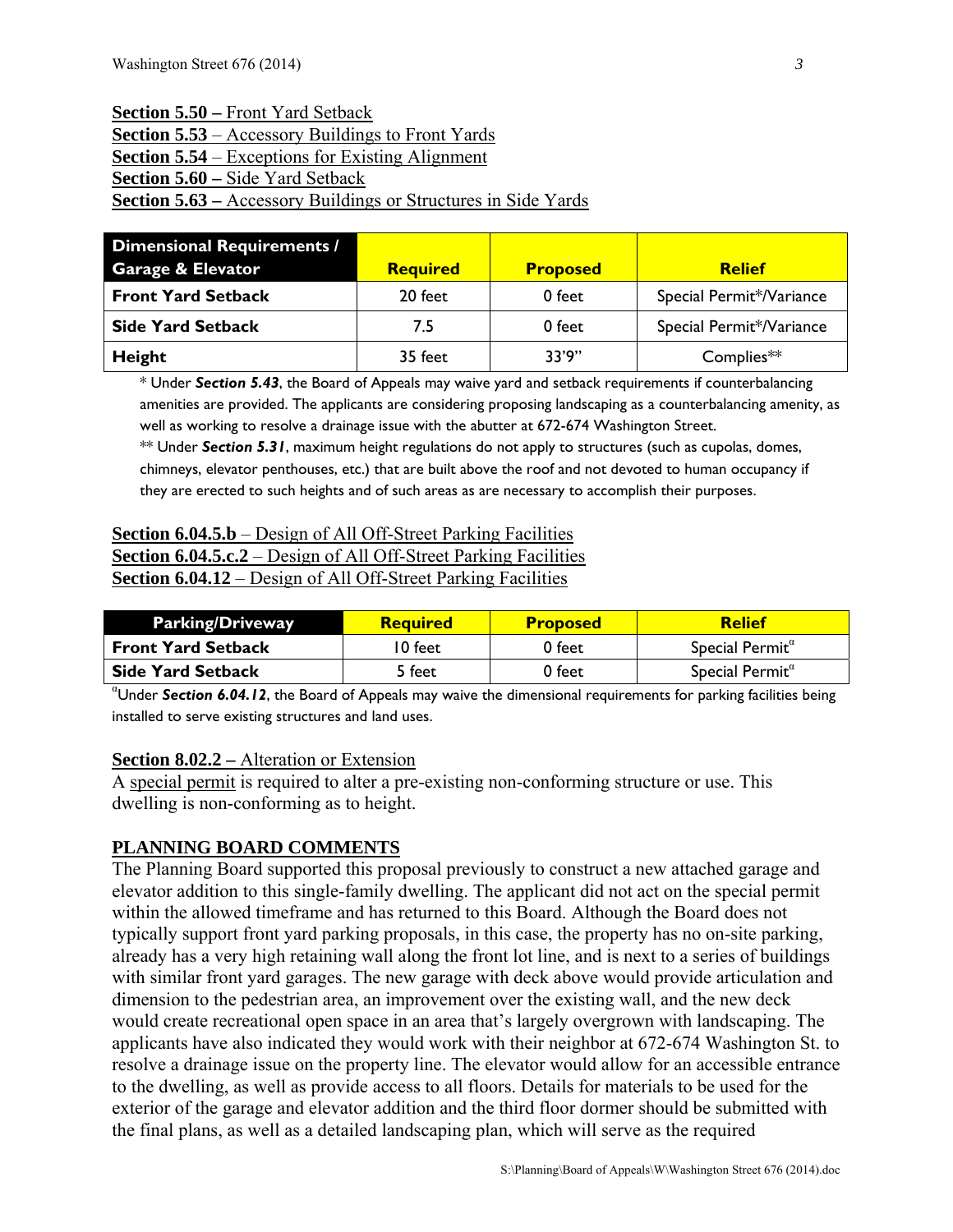counterbalancing amenity. Additionally, although the Planning Board believes the proposed tactile warning strips on either side of the garage are helpful, the applicant should check with the Department of Public Works about such installations on public sidewalks to ensure the proposal meets their standards.

# **Therefore, the Planning Board recommends approval of the plans by Jonathan Raisz, dated 8/8/2013, subject to the following conditions:**

- 1. Prior to the issuance of a building permit, the applicant shall submit final plans and elevations, indicating all salient dimensions, materials, and railing and lighting details, subject to the review and approval of the Planning Board.
- 2. Prior to the issuance of a building permit, the applicant shall submit a final site plan subject to the review and approval of the Assistant Director of Regulatory Planning.
- 3. Prior to the issuance of a building permit, the applicant shall submit a final landscape plan indicating all counterbalancing amenities subject to the review and approval of the Planning Board.
- 4. Prior to the issuance of a building permit, the applicant shall submit to the Building Commissioner for review and approval for conformance to the Board of Appeals decision: 1) a final site plan stamped and signed by a registered engineer or land surveyor; 2) final building elevations stamped and signed by a registered architect; and 3) evidence that the Board of Appeals decision has been recorded at the Registry of Deeds.



*lkch*